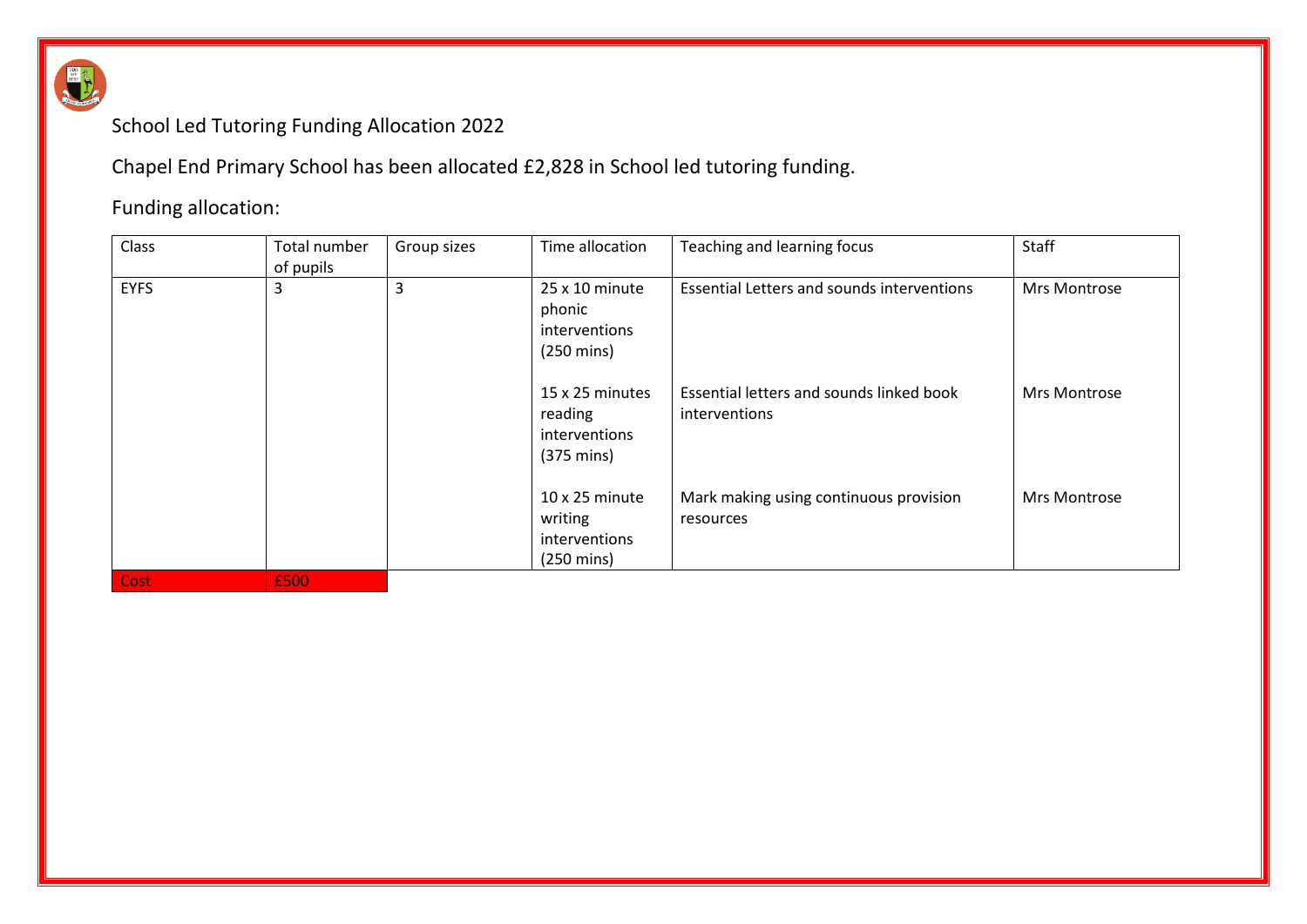| $\frac{1}{NT}$ |  |
|----------------|--|
| <b>BEST</b>    |  |
|                |  |
|                |  |

| Class       | Total number<br>of pupils | Group sizes                                          | Time allocation                                                                                                                                                                                                                                    | Teaching and learning focus                                                                                                           | Staff        |
|-------------|---------------------------|------------------------------------------------------|----------------------------------------------------------------------------------------------------------------------------------------------------------------------------------------------------------------------------------------------------|---------------------------------------------------------------------------------------------------------------------------------------|--------------|
| $Y1 + Y2$   | 4                         | $Y1 - 1$<br>$Y2 - 3$                                 | 5 x 3 hour<br>sessions<br>supporting<br>reading, writing<br>and maths over 5<br>weeks (1<br>morning per<br>week)                                                                                                                                   | The focus of support will be based on the<br>learning objectives set by the class teacher for<br>lessons in class that day each week. | Mrs Brennan  |
| <b>Cost</b> | £500                      |                                                      |                                                                                                                                                                                                                                                    |                                                                                                                                       |              |
| Class       | Total number<br>of pupils | Group sizes                                          | Time allocation                                                                                                                                                                                                                                    | Teaching and learning focus                                                                                                           | Staff        |
| $Y3 + Y4$   | 9                         | $Y3 - 2$<br>Y4-1 group of 4<br>and one group of<br>3 | 5 x 3 hour<br>sessions<br>supporting<br>reading, writing<br>and maths over 5<br>weeks (1<br>morning per<br>week) for Y3<br>5 x 3 hour<br>sessions<br>supporting<br>reading, writing<br>and maths over 5<br>weeks (1<br>morning per<br>week) for Y4 | The focus of support will be based on the<br>learning objectives set by the class teacher for<br>lessons in class that day each week. | Mrs Montrose |
| <b>Cost</b> | £1000                     |                                                      |                                                                                                                                                                                                                                                    |                                                                                                                                       |              |

 $\overline{\phantom{0}}$